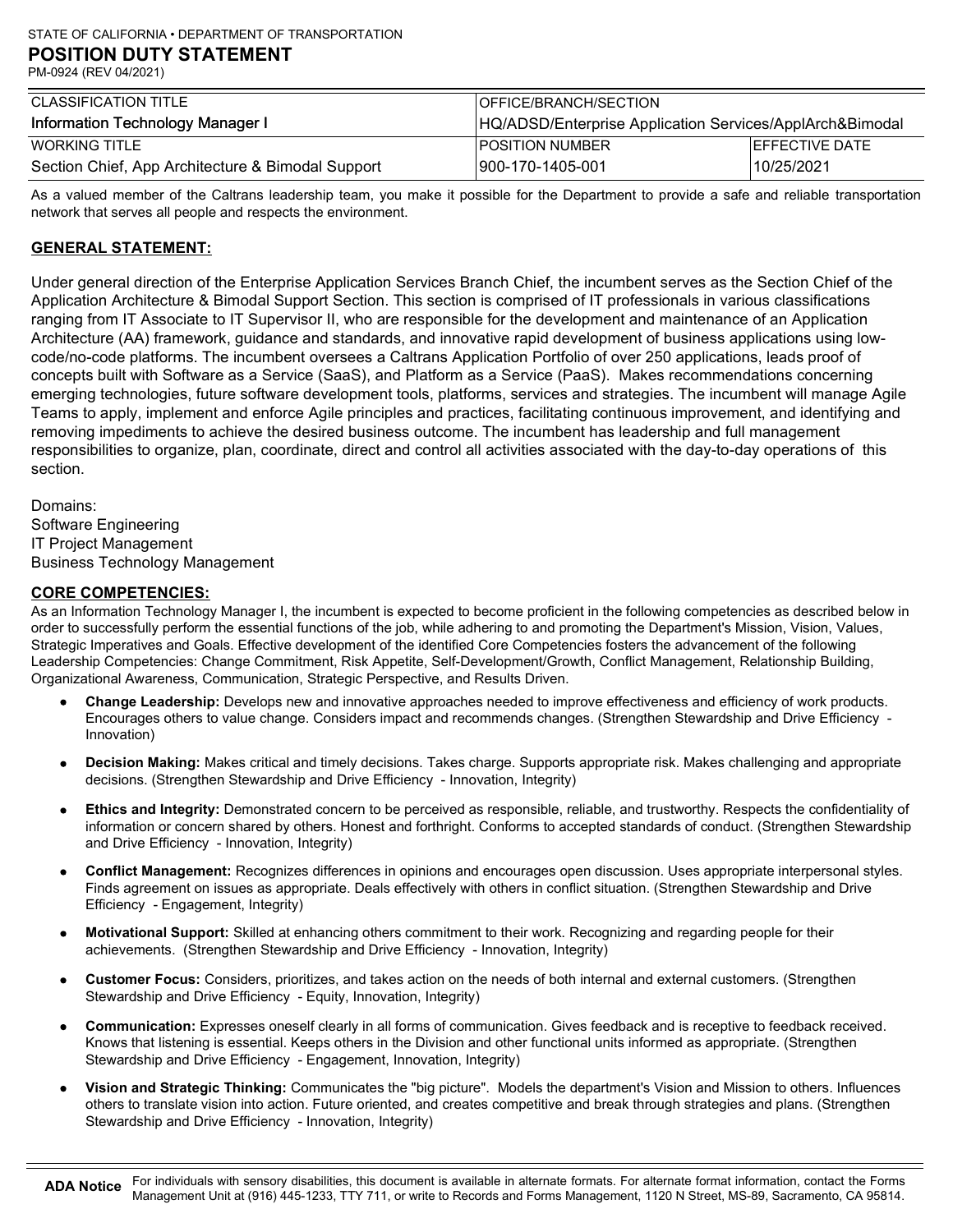Business Acumen: Ability to perform essential functions of position with insight, acuteness, and intelligence in the applicable areas of commerce and/or industry. (Strengthen Stewardship and Drive Efficiency - Engagement, Innovation, Integrity)

### TYPICAL DUTIES:

Percentage Job Description

Essential (E)/Marginal (M)1

Management and Supervision 40% E

The incumbent manages and provides leadership to the AA & Bimodal Support Section's people, processes and technology. Oversee and direct the team in evaluation of application technologies, developing AA framework, development or improve existing applications, support software tests, develop product prototypes, create technical documents and manuals relating to application development. Manage and guide staff to develop recommendations on emerging technologies, future software development tools, platforms, services and strategies. Develop Bimodal IT strategy to help determine the right resources for development and fast-tracking strategic business innovation projects. The incumbent has the full management responsibilities in the recruitment, training, development, and retention of staff including supervisors and technical staff. The incumbent has the responsibilities to oversee and manage consultants/contractors that are assigned to the section. The incumbent establishes and implements performance standards, reporting requirements and expectations, conduct probationary reviews, annual Individual Development Plans, constructive intervention, corrective and disciplinary actions, and offer training to support staff and organizational growth. The incumbent provides coaching and mentoring to subordinates to motivate, inspire, empower and encourage development and growth. Prepare and maintain a section staff development plan. Represents the Branch or Division Chief in internal and external meetings and presentations as required. Engage with vendor community to gain knowledge and understanding of the industry best practices and standards, tools and technologies.

#### Operations and Change Management 30% E

Manages and directs all the activities associated with the daily operations of the AA & Bimodal Support Section. The incumbent establishes the appropriate section level goals and objectives that aligns with IT key initiatives, and develops operational plans according to business priorities and within budget to accomplish the overall Caltrans vision and mission. The incumbent directs AA team to support seamless integration of new and existing systems to eliminate potential problems and maintain data structure and integrity of the Caltrans Application Portfolio. Direct all activities associated with Request Fulfillment, Incident, Problem, Change and Release Management. Responsible for embedding Organizational Change Management (OCM) and Business Relationship Management (BRM) best practices into the business and IT operations maintain a positive relationship with customers and manage the people side of change to achieve a required business outcome.

#### Project Management and Planning 25% E

Ability to accomplish day-to-day project communication management, cost management, human resources management, scope management, risk management, time management, quality management, integration management, procurement management, and product and vendor management. Develop and implement Agile project management best practice processes, standards, guidelines, templates, and supporting tools for the organization. The incumbent requires strong knowledge on the best practice methodology of project oversight principles, policies, techniques, and methods in order to ensure the successful management and completion of projects. Oversees market analysis, proof of concepts, and pilot configuration and implementation of emerging technologies and provide recommendation for adoption. The incumbent will participate and provide recommendations to develop an application architecture roadmap that supports the core business applications and IT projects. Participate in tactical and strategic planning efforts to produce the sections annual business plan, spending plan, training plan and overall IT strategic plan. Develop and contribute to Budget Change Proposals as required to obtain resources to support the Caltrans IT initiatives. Participate at Agency level presentations and meetings as needed.

#### Communication and Other Related Duties 5% M

 Develops and maintains effective communication and working relationships with Caltrans CIO, department executive management, state agencies, vendors and business stakeholders. Represents the section and Caltrans IT at various meetings and conferences.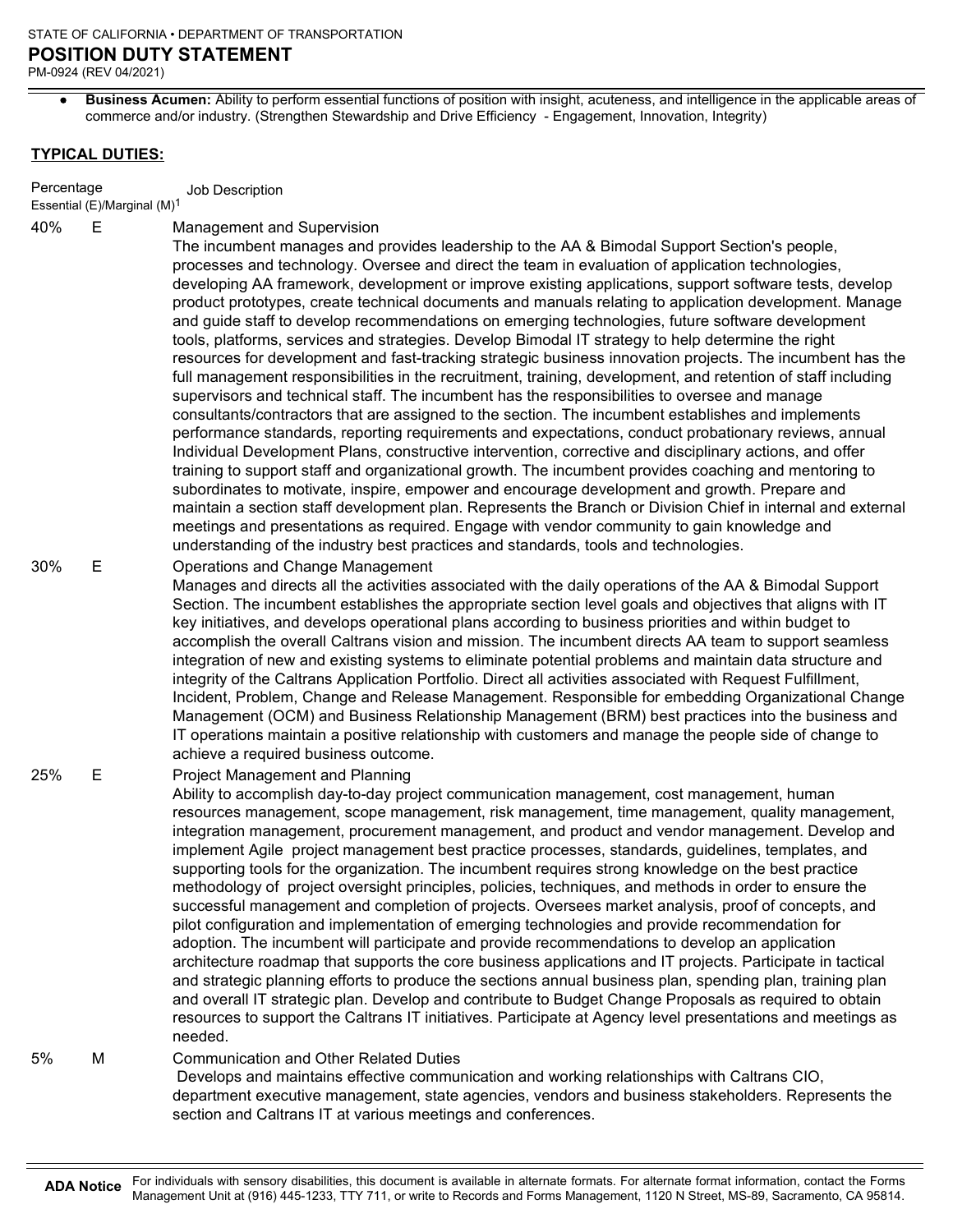1ESSENTIAL FUNCTIONS are the core duties of the position that cannot be reassigned. MARGINAL FUNCTIONS are the minor tasks of the position that can be assigned to others.

# SUPERVISION OR GUIDANCE EXERCISED OVER OTHERS

The incumbent supervises IT professionals in various IT classification levels ranging from IT Associate to IT Supervisor II. The incumbent may also collaborate with multi-disciplinary teams drawn from IT staff in Headquarters and the Districts to ensure success of the IT Performance Management Programs.

### KNOWLEDGE, ABILITIES, AND ANALYTICAL REQUIREMENTS

The incumbent is required to have extensive knowledge of best practices and methodologies to manage and implement all the stages of the software application lifecycle, such as analysis, design, develop, test, deploy and implement business applications to achieve the desired outcome for Caltrans business owners. Knowledge and ability to lead and manage IT projects, processes and best practices to ensure that staff perform at full capacity and meet IT Strategic goals and objectives. Knowledge of State of California's Technology mandates, standards and guidelines. Knowledge managing and supervising staff personnel and contractors that are assigned to the section. Knowledge and ability to plan and prepare staff development plan, recruitment and retention strategies. The incumbent is required to have extensive knowledge of technical project management processes, system development methods, Organizational Change Management (OCM), Business Relationship Management (BRM) concepts, and business process improvement methods. The incumbent must exercise a high degree of initiative, independence, and demonstrate tact and good judgment. The incumbent must be able to communicate effectively in order to develop and maintain effective and cooperative working relationships. The incumbent must have strong written and verbal skills to communicate issues and concerns. The incumbent must be able to adapt easily to changing priorities and maintain consistent attendance in the performance. Manage through subordinate supervisors and staff; effectively promote equal opportunity in employment and maintain a work environment that is free of discrimination and harassment; and effectively contribute to the department's Equal Employment Opportunity objectives.

Project Management Institute (PMI), and Organizational Change Management (OCM), Information Technology Infrastructure Library (ITIL), and/or related certifications desired.

# RESPONSIBILITY FOR DECISIONS AND CONSEQUENCES OF ERROR

The incumbent is responsible for extensive knowledge of IT policy, standards, processes and procedures, and working with customers and IT colleagues to identify business problems, opportunities and solutions to advance business programs. The incumbent must exercise good judgment, analyze problems, and take appropriate action. Bad judgment and/or decisions will have a negative impact on the Department's ability to process critical decision-support information and therefore the ability to deliver its transportation mission.

# PUBLIC AND INTERNAL CONTACTS

The incumbent will interact with IT executive leadership, staff of other State Agencies including State Control Agencies, staff from local governmental agencies and staff working in the private sector to coordinate and respond to inquiries related to Division operations. In performing the responsibilities of this position, the incumbent may have contact with other departments, governmental agencies or private companies concerning information technology and business management best practices. Must develop and maintain strong working relationships with others.

# PHYSICAL, MENTAL, AND EMOTIONAL REQUIREMENTS

The incumbent may be required to sit for prolonged periods of time using a keyboard, monitor, mouse, and telephone. The incumbent must value cultural diversity and other individual differences in the workforce; adjust rapidly to new situations warranting attention and resolution; be open to change and new information; adapt behavior and work methods in response to new information, changing conditions, or unexpected obstacles; consider and respond appropriately to the needs, feelings, and capabilities of others; be tactful and treat others with respect. In addition, the incumbent must have the ability to multi-task, adapt quickly to changing priorities, and perform completed staff work or tasks and projects with short notice. The incumbent must be able to lift computer equipment that weighs up-to 50 pounds.

#### WORK ENVIRONMENT

The incumbent will perform work indoors in a climate-controlled environment under artificial lighting with a personal computer in a computer setting or teleworking environment.

The incumbent must carry a cell phone and respond to calls after hours to lead multi-disciplinary IT professionals team(s) in organizing, analyzing, troubleshooting and resolving IT system problems. The incumbent must have the ability to travel, if needed. If the incumbent has a Class C driver's license and utilizes their personal vehicle, they may be reimbursed for travel expenses. When available, a State vehicle will be provided. May travel to various Caltrans locations to provide expertise for IT operations.